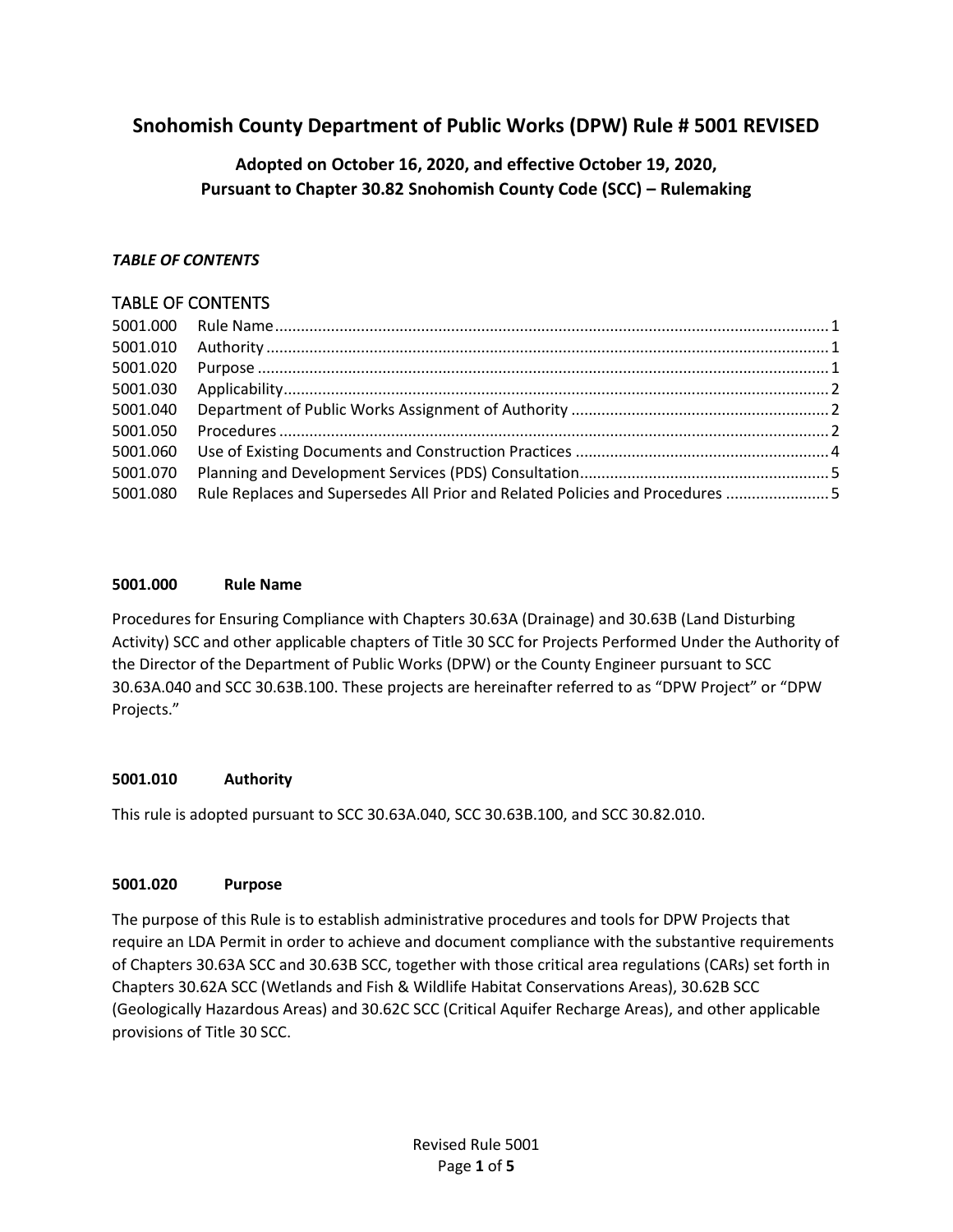### <span id="page-1-0"></span>**5001.030 Applicability**

This Rule applies to all DPW Projects where the DPW Director or the County Engineer elects to selfadminister and ensure compliance with the substantive requirements of the Drainage and LDA chapters and other applicable provisions of Title 30 SCC pursuant to SCC 30.63B.100. DPW Projects shall include, but not be limited to, projects constructed by DPW staff, consultants, contractors, or any other person under the control of the DPW Director or the County Engineer via contract, interlocal agreement, or similar means, and this Rule shall apply during project stormwater site planning, design, environmental review and throughout construction administration and acceptance.

#### <span id="page-1-1"></span>**5001.040 Department of Public Works Assignment of Authority**

The DPW Director, County Engineer and the DPW division directors shall have concurrent authority to implement this Rule and certify compliance with the substantive requirements of the Drainage and LDA chapters and other applicable provisions of Title 30 SCC. For all compliance elements other than those described in Section 5001.050.01, below, DPW division directors may in turn assign this responsibility to appropriately trained or licensed division staff with the concurrence of the DPW Director or the County Engineer. A written list of names and/or job titles of all such DPW division staff to whom such authority has been assigned by their respective DPW division director shall be kept on file with the County Engineer.

#### <span id="page-1-2"></span>**5001.050 Procedures**

#### 5001.050.01 LDA Application, Vesting and Public Notice of LDA Application

DPW Projects shall vest as of the date the County Engineer approves a Design Report or Memorandum as set forth in SCC 30.70.300. The Design Report or Memorandum shall be deemed to be functionally equivalent to the Date of LDA Application and shall be subject to Public Notice per SCC 30.70.050(1). The Design Report or Memorandum shall set forth in sufficient detail the proposed design of the DPW Project, which shall include, at a minimum, the project description, location, known design criteria, anticipated permits, technical reports, deviations, modifications or waivers required, and estimated schedule and costs. A signed and completed SEPA Checklist per SCC 30.61.057(1)(a) will also be prepared. To the extent any exemptions from the substantive requirements of the Drainage and LDA chapters and other chapters in Title 30 SCC are deemed applicable to the DPW Project, the Design Report or Memorandum shall set forth the basis for all such exemptions.

#### 5001.050.02 Environmental Review (SEPA) and Public Notice of SEPA Decision

Pursuant to SCC 30.61.045, DPW is the "lead department" for purposes of SEPA review for DPW Projects. In accordance with SCC 30.61.055, the DPW Director/County Engineer or their designee, is recognized as the "Responsible Official" authorized to take those actions set forth in SCC 30.61.055 for those projects under which DPW is the lead department including SEPA exemption determinations and SEPA threshold determinations. A SEPA threshold determination shall be issued for all DPW Projects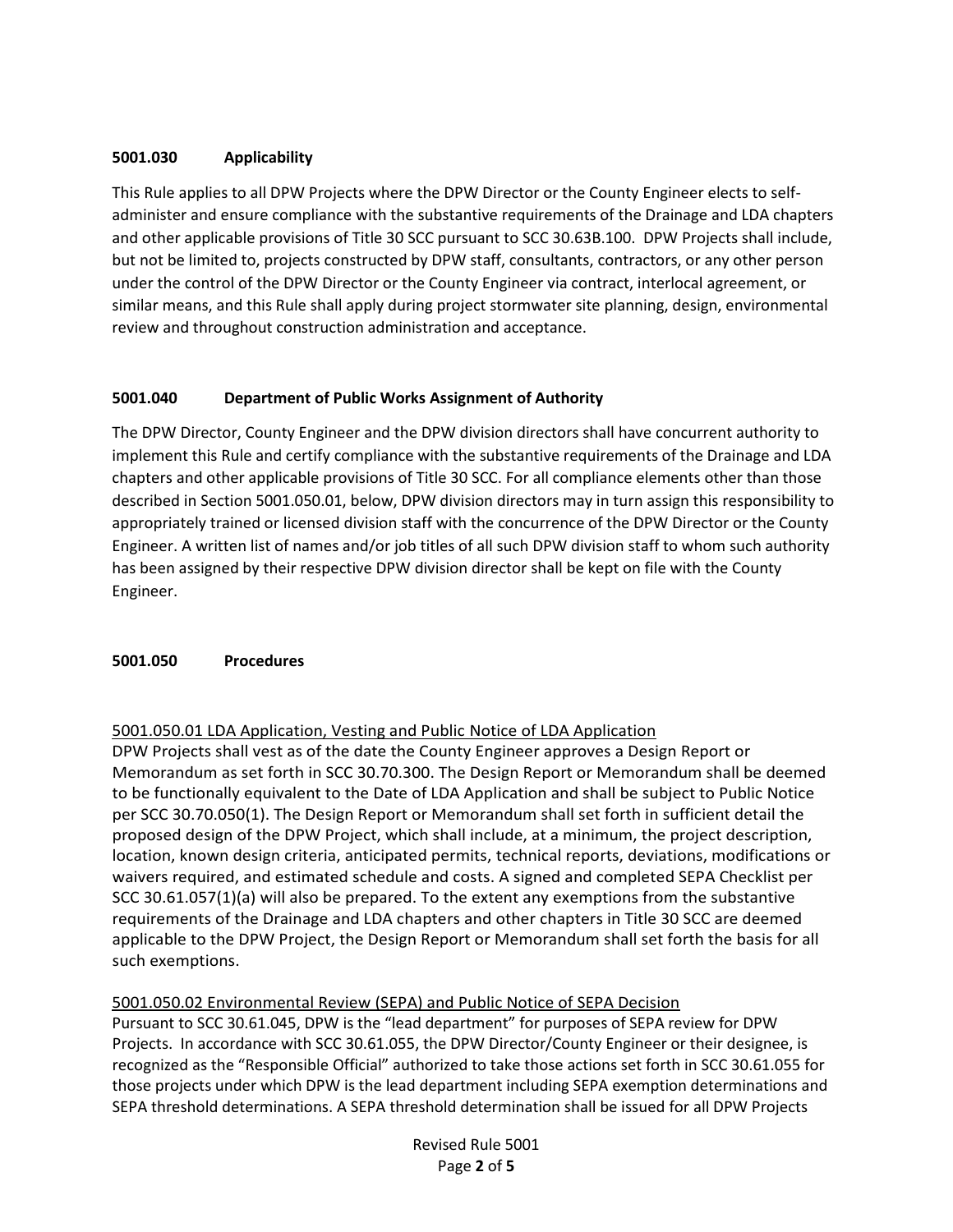subject to this Rule prior to issuance of LDA Decision unless the project is determined by the DPW Director/County Engineer, or their designee, to be exempt from SEPA or for which a SEPA programmatic determination has been made.

SEPA Public Notices shall be issued per SCC 30.61.110 or defer issuance by combining with the Notice of LDA Decision per Section 5001.050.05, below.

5001.050.03 Determination of Compliance with Chapter 30.62A SCC – Design Stage

Where available mapping, records or site inspection indicate the presence of critical areas within and/or near the DPW Project site, the DPW Project proponent may consult and initiate a work request with DPW's Environmental Services Section (ENVS) to delineate critical areas, identify required buffers and prepare a critical area study (CAS) in accordance with Chapter 30.62A SCC (Wetlands and Fish & Wildlife Habitat Conservation Areas). However, where a particular DPW division undertaking the DPW Project has qualified personnel or consultants capable of performing such delineation of critical area boundaries and buffers, said division may prepare the delineation together with all other plans, reports and studies required by Chapter 30.62A SCC. ENVS staff shall be responsible for establishing procedural standards of compliance for all DPW Projects to include checklists and other guidance compliant with Chapter 30.62A SCC. When delineation of critical area boundaries and buffers is performed by a DPW division's qualified personnel or consultants as set forth above, ENVS staff may be consulted for review prior to the issuance of a DPW Project's certificate of compliance for Chapter 30.62A SCC by a division director or his/her designee.

5001.050.04 Determination of LDA, Drainage and Other SCC Compliance – Design Stage Each DPW division shall adopt a checklist/tool in a form to be approved by the DPW Director or County Engineer which ensures and documents compliance with the Drainage and LDA chapters and other applicable provisions of Title 30 SCC, such as Chapters 30.62B and 30.62C SCC, with the exception of Chapter 30.62A SCC. The checklist or tool to be used by each DPW division shall demonstrate the manner in which compliance is determined, and shall be submitted to and maintained on file with the County Engineer. All checklists/tools shall be of similar substantive content to the extent applicable to those projects performed by each division, and shall include a mechanism for documenting modifications and waivers in accordance with SCC 30.63B.100(1)(c).

The Project Manager or assigned DPW staff shall ensure completion of all the DPW Project's plans and reports required by the Drainage and LDA chapters for purposes of evaluating compliance with the substantive requirements of such chapters deemed applicable to the DPW Project (including stormwater site planning, design, and environmental review and other applicable provisions of Title 30 SCC), together with the basis for any waivers or modifications proposed, in accordance with the checklist/tool of the division, which shall be included in the permanent DPW Project file.

Compliance with the substantive requirements of the Drainage and LDA chapters and other applicable provisions of Title 30 SCC shall be determined by those in authority described in Section 5001.040, using the checklists/tools on file for the DPW Project under review. Date of Decision of compliance shall be documented, included in the permanent DPW Project file, and shall be subject to Public Notice per Section 5001.050.05, below, to be administered by ENVS.

#### 5001.050.05 Public Notice of LDA Decision to Parties of Record

If a DPW Project is deemed compliant with the substantive requirements of the Drainage and LDA chapters and other applicable provisions of Title 30 SCC, in accordance with Section 5001.050.04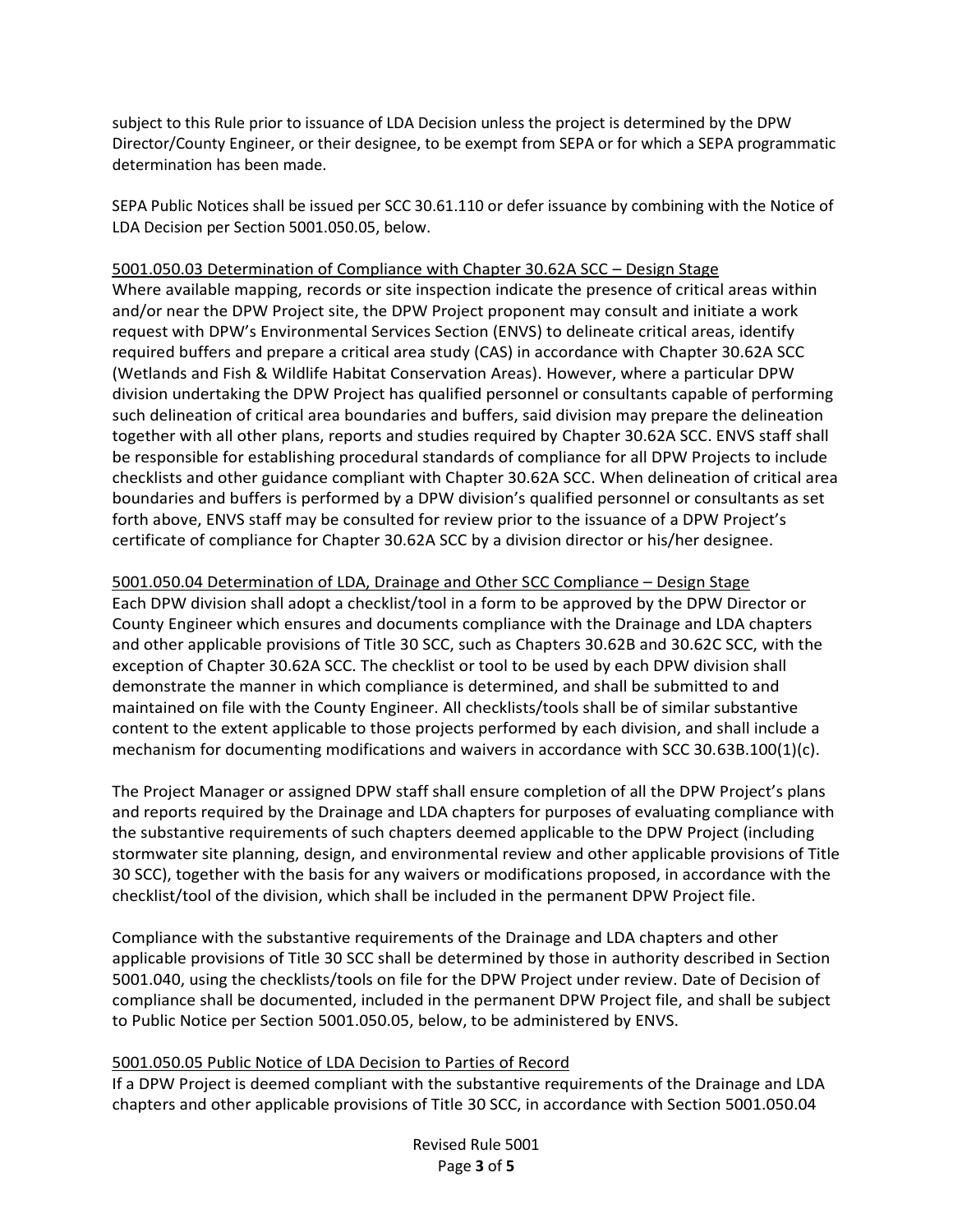above, a Public Notice of LDA Decision shall be issued to parties of record by the County Engineer or designee and administered through ENVS. The Notice of LDA Decision shall be given in accordance with Chapter 30.71 SCC in such form as approved by the DPW Director or County Engineer and shall be subject to the same appeal procedures set forth therein applicable to Type 1 administrative decisions.

If Public Notice for SEPA Threshold Determination has not been previously given, Notice of LDA Decision and SEPA Threshold Determination may be combined, per SCC 30.70.080.

## 5001.050.06 LDA Permit Issuance

If the LDA Decision approves the application those in authority described in Section 5001.040 above shall issue an LDA Permit for the DPW Project in accordance with the terms and conditions set forth in Section 5001.050.04 upon expiration of the 14-day appeal period following issuance of the Notice of Decision set forth in Section 5001.050.05 above; Provided, however, if an appeal is timely filed such appeal shall stay the effect of the permit in accordance with SCC 30.71.055.

### 5001.050.07 LDA Permit Revisions and Compliance – Construction Stage

The Project Manager or assigned DPW staff shall ensure that all construction is done per the approved LDA Permit which is included in the DPW Project's specifications and kept on the construction site at all times along with copies of all other relevant permits. A schedule of inspections shall be established meeting the minimum requirements set forth in SCC 30.63B.310 through SCC 30.63B.350. Where applicable, compliance with the requirements in SCC 30.63B.360 will be documented in the project file.

Field adjustments recommended for design or engineering purposes to address field conditions which do not materially alter the size, shape, configuration, location, or function of the project as set forth in the approved LDA Permit are deemed to be contemplated by the approved LDA Permit and may be approved by the Project Manager or assigned DPW staff in the field. All other revisions to the approved LDA Permit shall be processed in accordance with Chapter 30.70 SCC. Any minor revision to an approved LDA permit meeting the requirements of SCC 30.70.210 may be administratively approved by the DPW Director, County Engineer, DPW division directors or DPW staff to whom such authority has been assigned.

## <span id="page-3-0"></span>**5001.060 Use of Existing Documents and Construction Practices**

Pursuant to SCC 30.63B.100(1)(b), identical or functional equivalents of required plans and reports necessary to comply with the substantive requirements of the Drainage and LDA chapters and other applicable provisions of Title 30 SCC may be used for DPW Projects described in Section 5001.030 of this Rule. The DPW Director, the County Engineer, DPW division director or the DPW staff with assigned responsibilities may utilize information and practices contained or described in such documents. These include, but are not limited to, Design Memoranda, Design Reports, stormwater site plans, special topic reports (geotechnical reports, zero rise analysis, etc.), site plans, construction drawings, specifications, contracts, inspection reports, as-built surveys, final approved drawings, policies, procedures, project management handbooks or other documents determined by DPW staff to be the functional equivalent of the substantive requirements of Title 30 SCC. The use of any functional equivalent document and its